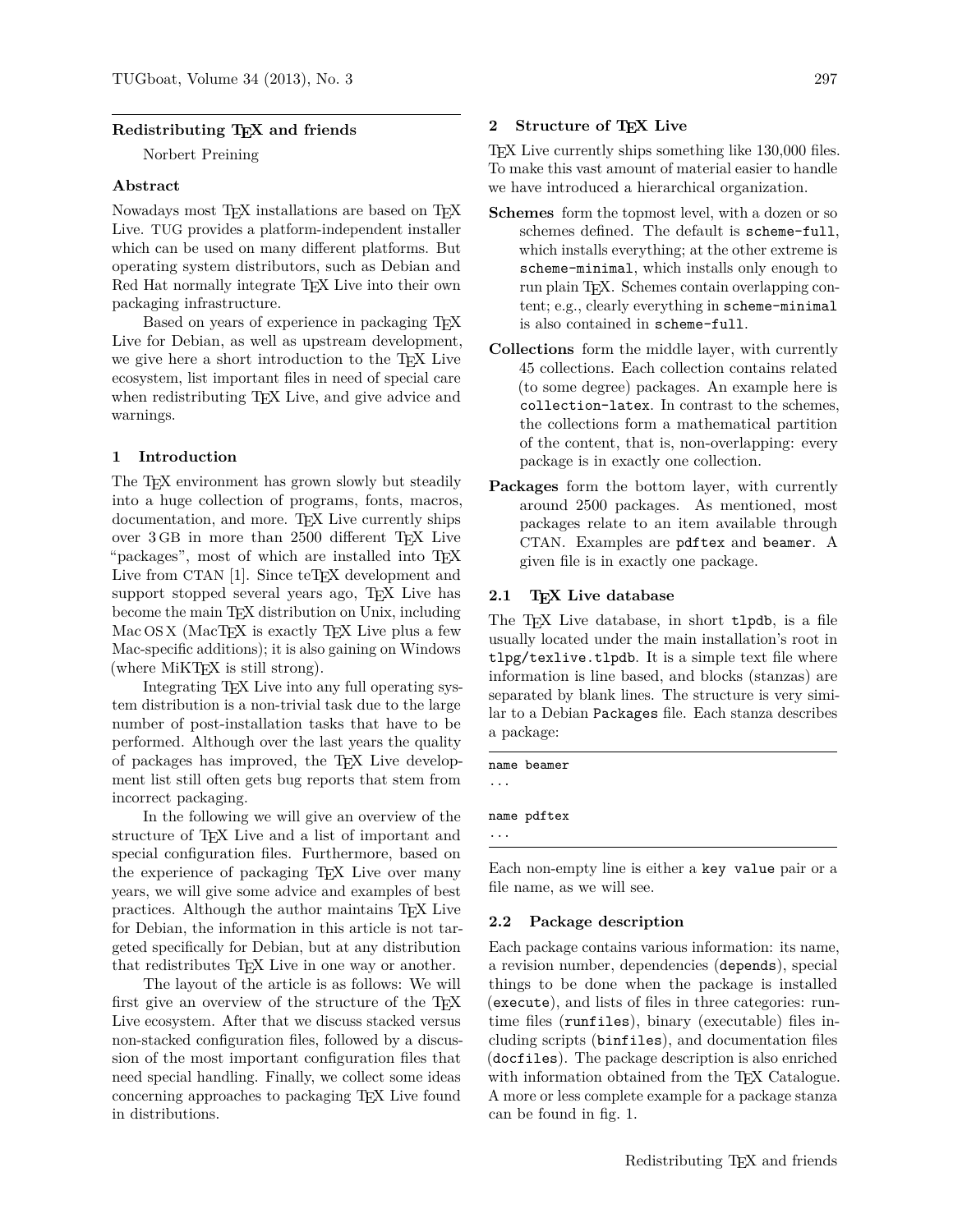name ascii-font category Package revision 29989 shortdesc Use the ASCII "font" in LaTeX. longdesc The package provides glyph and font ... longdesc ... and R.W.D. Nickalls. execute addMap ascii.map containersize 48984 containermd5 8e922125b755694d21b45e9644265611 doccontainersize 552 doccontainermd5 7b0c7918dadaca7665f8d1bd61677254 docfiles size=1 texmf-dist/doc/fonts/ascii-font/README.TEXLIVE srccontainersize 4444 srccontainermd5 82f12b5dbe4107bada602b7f0dcb5561 srcfiles size=5 texmf-dist/source/fonts/ascii-font/ascii.dtx texmf-dist/source/fonts/ascii-font/ascii.ins runfiles size=17 texmf-dist/fonts/map/dvips/ascii-font/ascii.map texmf-dist/fonts/tfm/public/ascii-font/ASCII.tfm texmf-dist/fonts/type1/public/ascii-font/ASCII.pfb texmf-dist/tex/latex/ascii-font/ascii.sty catalogue-ctan /fonts/ascii catalogue-date 2013-04-15 01:42:14 +0200 catalogue-license lppl catalogue-version 2.0

**Figure 1**: Stanza for the ascii-font package

We will come back to this example later, after discussing the various configuration files.

#### **3 Types of configuration files**

Most of the files in a T<sub>EX</sub> system are normal input files. These files are searched for using the well-known Kpathsea library. Normally, only the first-found file is read (details of the file search algorithm are in the Kpathsea manual [3]). This is the normal case, and we will refer to it henceforth as the *non-stacked* case.

In contrast, a few configuration files are read in a *stacked* manner, where *all* files found by Kpathsea are read and evaluated, not just the first.

The difference can be seen in a TFX Live installation by comparing the kpsewhich updmap.cfg output to that of kpsewhich -all updmap.cfg. On my system (which is installed in /tl/2013 and is a bit unusual with respect to texmf-local) I get:

```
$ kpsewhich updmap.cfg
/tl/2013/texmf-config/web2c/updmap.cfg
$ kpsewhich -all updmap.cfg
/tl/2013/texmf-config/web2c/updmap.cfg
/usr/local/share/texmf/web2c/updmap.cfg
/tl/2013/texmf-dist/web2c/updmap.cfg
```
In the non-stacked case only the first file would be read; in the stacked case, all of them.

Not many files are treated in a stacked way. In the next section we will discuss the most important configuration files and mention for each whether it is read in a stacked or non-stacked way.

#### **4 Important configuration files**

The T<sub>EX</sub> Live configuration files discussed here are the most important, especially for distributors, as they need special attention. Other configuration files (there are plenty more) can be treated transparently, as they should generally work without any changes.

The configuration files we will discuss are:

- texmf.cnf Central configuration file for path searching and parameters of the engines.
- updmap.cfg Configuration file for font embedding from which configurations for driver programs are produced.

fmtutil.cnf TFX formats (and METAFONT bases). language.dat Several files controlling the inclusion

of hyphenation patterns in format dumps.

For each of these we give advice on what distributors can (should?) change and how they can be handled.

#### **4.1** texmf.cnf

The **texmf**.cnf file defines the available trees, among many other things. It has always been treated as a *stacked* configuration file— all the texmf.cnf files found are evaluated. This feature is used in the native install-tl to adjust settings via a file texmf.cnf at the root of the TEX Live installation.

By default the following trees are defined and used, where R is the root of the installation:

| R/texmf-dist                                  |
|-----------------------------------------------|
| $\sim$ /texmf                                 |
| TEXMFLOCAL site-wide additions R//texmf-local |
| $R$ /texmf-var                                |
| R/texmf-config                                |
|                                               |
|                                               |

~/.texlive2013/texmf-var

TEXMFCONFIG per-user modified configuration data ~/.texlive2013/texmf-config

VARTEXFONTS location of generated fonts TEXMFVAR/fonts

In recent years, when packaging for Debian I haven't needed to change anything outside of these path definitions. In particular, distributors might want to change the definition of TEXMFSYSCONFIG. In Debian, we change that to /etc/texmf in accordance with our policies.

Another possible adjustment is adding an additional tree. In Debian, we ship TFX Live in /usr/ share/texlive and add a tree called TEXMFDEBIAN in /usr/share/texmf, searched before TEXMFDIST.

To effect such changes, distributors can either patch the main texmf.cnf in texmf-dist/web2c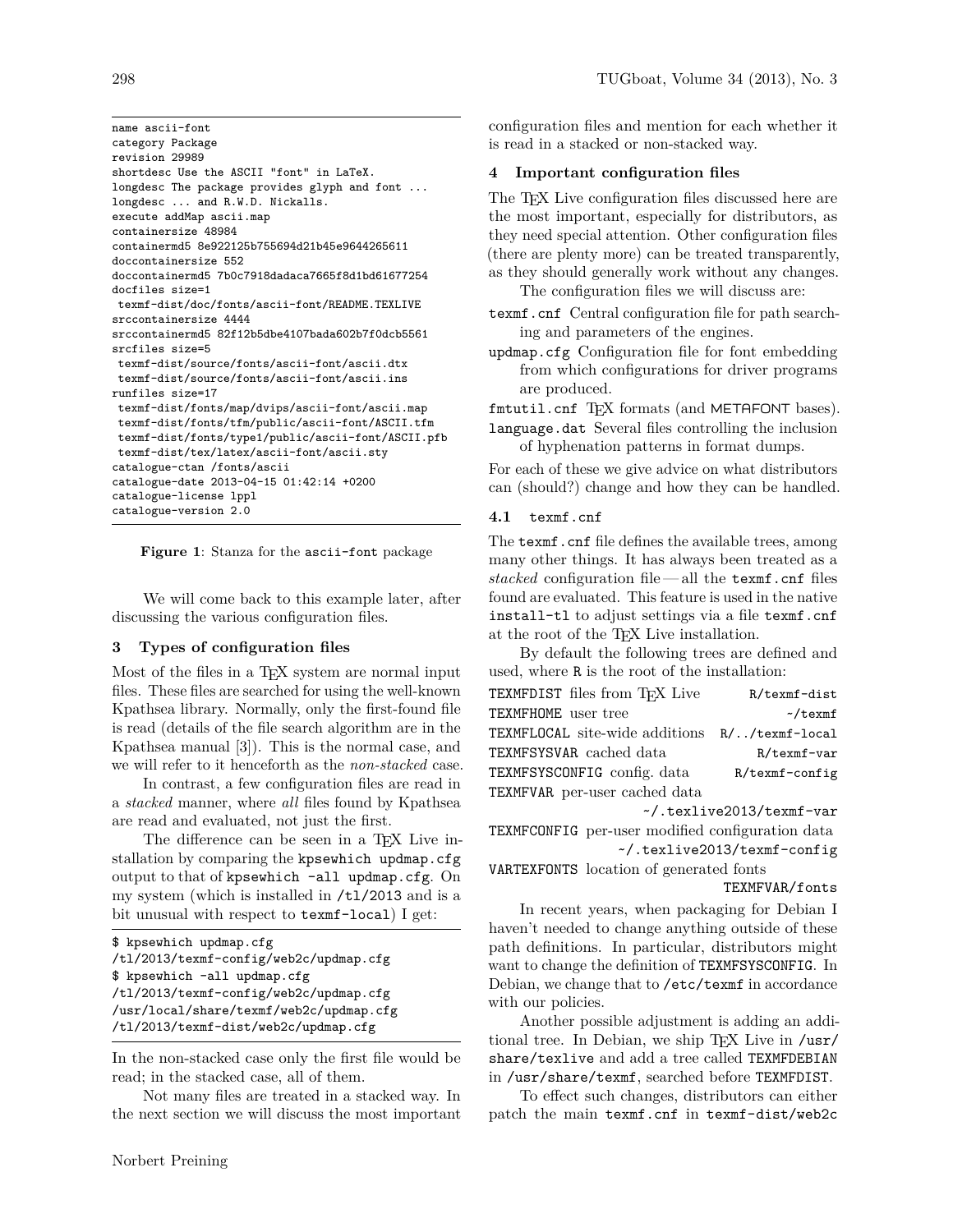or add another texmf.cnf in one of the searchable trees. Of course, one cannot change the location of, say, TEXMFSYSCONFIG to a different path in a texmf.cnf file *within* the new location. So in Debian we patch the main configuration file to adjust *only* TEXMFSYSCONFIG, and add all other changes to /etc/ texmf/web2c/texmf.cnf.

### **4.2** updmap.cfg

The updmap.cfg file has probably caused the most grief, so we will go to great length in the explanations.

Many of the fonts shipped in T<sub>EX</sub> Live are Post-Script Type 1 fonts. T<sub>F</sub>X itself does not know anything about these fonts, and only uses the metrics (.tfm). Output drivers, on the other hand, need to know how the metrics are mapped to external fonts. Some notable output drivers:

- pdftex The TEX engine with PDF output. Since producing PDF clearly needs the actual fonts, pdftex is also an output driver.
- dvips A classic output driver converting .dvi (De-Vice Independent) files to PostScript. Again, the fonts have to be embedded.
- (x)dvipdfm(x) The family of dvi-to-pdf converters. These programs support direct translation from DVI to PDF. X<sub>T</sub>T<sub>F</sub>X uses one of these in the background. Japanese users often use dvipdfmx, since it has good support for Japanese fonts.
- (p)xdvi Display programs, of course need access to the fonts. pxdvi is xdvi patched for Japanese support.

Unfortunately, different drivers need the font mapping in different formats. Here is where updmap comes into play: It reads a list of specifications and creates configuration files for the above programs, in the necessary formats.

### **4.2.1 Different layers of configuration**

The files generated by updmap have a long chain of provenance:

- A "font map definition" maps a .tfm file name to an external font with optional transformations.
- A "font map file" collects font map definitions; normally there is one font map file per package, collecting all fonts in that package.
- An "updmap config file" lists options and font map files.
- The "output driver configuration files" are read by the output drivers; these files are generated by updmap.

## **4.2.2 Configuration of fonts in** updmap.cfg

updmap's central configuration file is updmap.cfg. In former times, only the first one found by Kpathsea was used, but now all of them are read (see below). Each updmap.cfg file can contain either empty lines, comment lines starting with the comment char #, or one of the following settings, in the format key value:

dvipsPreferOutline true or false; whether dvips uses bitmaps or outlines, where possible.

- dvipsDownloadBase35 true or false; whether dvips embeds the standard 35 PostScript fonts.
- pdftexDownloadBase14 true or false; whether pdftex embeds the standard 14 PDF fonts.
- pxdviUse true or false; whether updmap controls pxdvi's maps.
- kanjiEmbed**,**kanjiVariant arbitrary strings, controlling kanji font embedding
- LW35 URWkb, URW, ADOBEkb, ADOBE; file naming scheme assumed for the base PostScript fonts.

*map directives* One of Map foo.map,

MixedMap bar.map, or KanjiMap baz.map. Map is used for fonts that are available only in PostScript format; MixedMap for fonts where Metafont and PostScript variants are present, and KanjiMap for special kanji support (see  $[5]$ ).

### **4.2.3 Operation mode**

As of TFX Live 2013, updmap reads all updmap.cfg files found, i.e., all the files given by kpsewhich -all updmap.cfg, in contrast to the former method of only reading the first one found.

We made this change for several reasons. First, it supports having the font map configuration in the same tree as the fonts themselves. Before, the activation of a map file did not survive when (re)installing a new release of TEX Live. Now, if for example TEXMFLOCAL contains local fonts, and they are listed in TEXMFLOCAL/web2c/updmap.cfg, they will automatically be picked up. A second reason is to support users without write permission to the system installation. This way, they can manage their fonts without needing a copy of the system's updmap.cfg.

More specifics, such as enabling and disabling of maps, can be found in the manual page of updmap and a blog post [2].

#### **4.2.4 Recommendations for distributors**

Distributors must be aware that changing the set of available fonts requires a change to one of the updmap.cfg files, followed by running updmap-sys. Otherwise, the fonts will not be available to users, even though they are present in the system. Also, distributors should *not* ship the updmap.cfg file included in TEX Live, since it is only valid for a full installation of TFX Live. (The TFX Live installer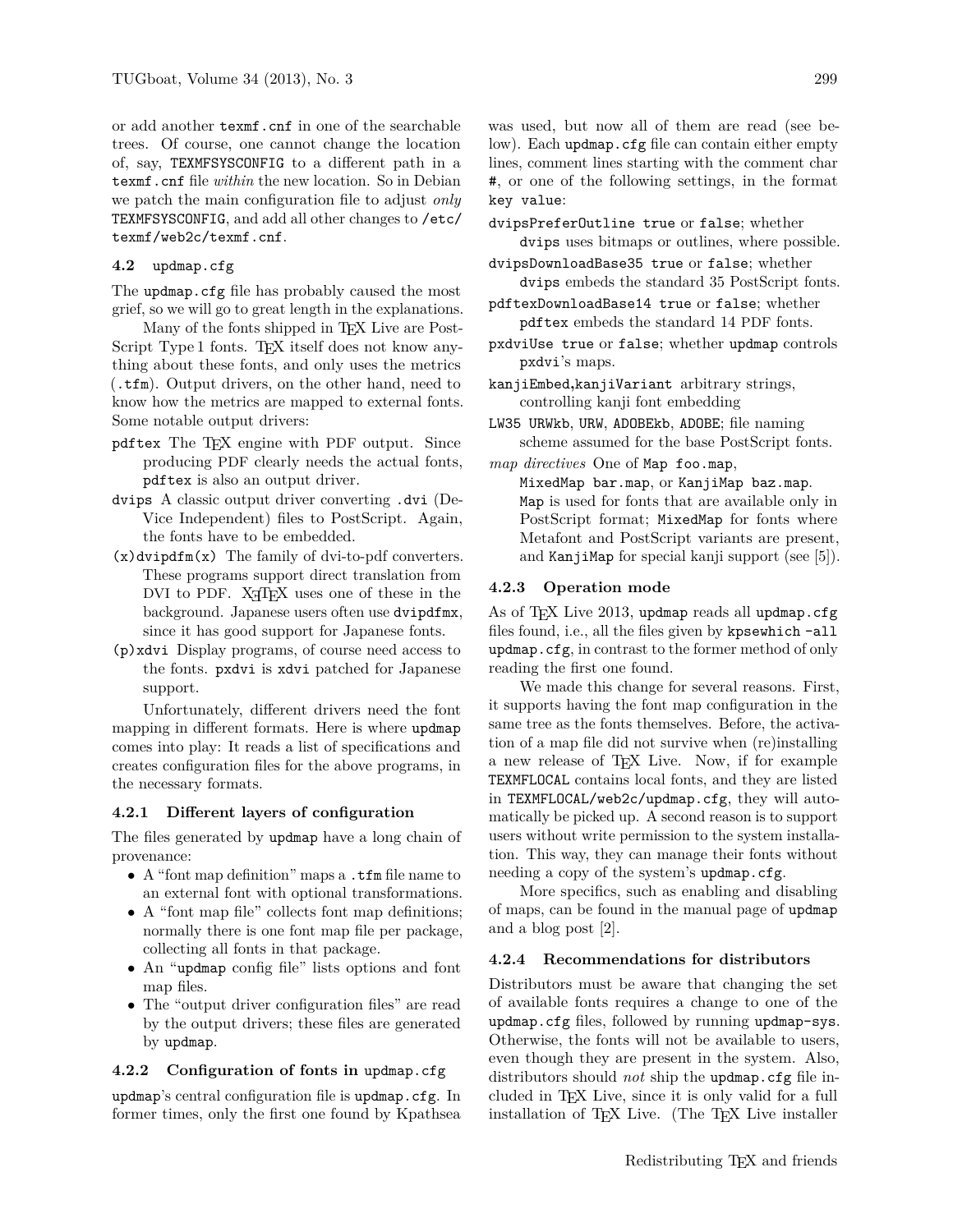itself does not install this file, but generates it from the set of installed packages.)

Since updmap.cfg is read in a stacked manner, changes can be localized to the tree where fonts are installed. In Debian we have one updmap.cfg for the TEX Live packages in /usr/share/texlive/ texmf-dist/web2c/updmap.cfg, and one for additional font packages with files in TEXMFDEBIAN.

## **4.3** fmtutil.cnf

The configuration files discussed so far have been read in a stacked way; the following files are all nonstacked. To repeat that important difference, only one instance of the following files will be used, namely the one that is returned by a normal kpsewhich call.

fmtutil.cnf is the main configuration file for the fmtutil program, which generates format dumps for the various engines. Thus, a change in available formats needs to change fmtutil.cnf, and then call fmtutil-sys.

Fortunately, it is rare that a user wants to create his own format dumps (and such users can take care of themselves); so distributors need only make sure that the configuration file stays properly updated.

## **4.4** language.dat **family**

The last group of configuration files relates to the definition of hyphenation patterns. Many engines load hyphenation patterns for different languages at format dump time (see above), and proper hyphenation is possible with only those languages. These files are:

language.dat for LATEX-based formats

language.def for *ε*-TEX-based plain formats language.dat.lua for LuaTEX-based formats

The first two files are loaded at format dump time, thus a change in the available hyphenation patterns needs to (again) trigger a call to fmtutil-sys, best in combination with the --byhyphen command line option to specify explicitly the location of the hyphenation file.

The last of the three is easier, since LuaTFX loads the patterns at runtime. So no action on the side of the distributors is necessary.

# **5 Gluing it together**

# **5.1 Execute statements**

Many times above I have written 'change in availability'. But how can a distributor detect such a change? The answer lies in the execute statements in the package stanzas, as shown in fig. 1. There are three different execute actions: one for font maps, one for formats, and one for hyphenation patterns.

## **5.1.1 Font map execute action**

Activating a font can happen in three different ways, trivially corresponding to the three different map types in updmap.cfg:

execute addMap  $\langle mapname \rangle$ 

Add a line 'Map  $\langle mappname \rangle$ '.

execute addMixedMap  $\langle mapname \rangle$ 

Add a line 'MixedMap  $\langle mapname \rangle'$ . execute addKanjiMap  $\langle mappname \rangle$ 

Add a line 'KanjiMap  $\langle mapname \rangle'.$ 

For distributors, this means that part of creating the TEX packages for distribution is determining the maps to be activated from the tlpdb, and adding the respective lines to the appropriate updmap.cfg file. The semantic differences between the three invocations are explained in the updmap documentation.

## **5.1.2 Format execute action**

The information involved in defining a format is a bit more complex than for font maps. Each execute statement contains again a list of key=value pairs, all on the same line in the tlpdb. The possible keys are name, engine, patterns, and options. A typical line (breaks are due to TUGboat):

execute AddFormat name=pdflatex engine=pdftex patterns=language.dat options="-translate-file=cp227.tcx \*pdflatex.ini"

The value of options often contains spaces and thus needs to be quoted.

The meaning of the above line is that a line name engine patterns options

with the respective values should be added to the fmtutil.cnf file (without any quotes). In the above case, that would be:

pdflatex pdftex language.dat -translate-file=cp227.tcx \*pdflatex.ini

# **5.1.3 Hyphenation execute action**

The most complicated execute statement regards the activation of hyphenation patterns. As in the previous case, it is a line of key=value pairs. The possible keys this time are name, synonyms, lefthyphenmin, righthyphenmin, file, file\_patterns, and file\_ exceptions. How to generate the three language definition files (.dat, .def, .dat.lua) from this information is beyond the scope of this article; there are functions available in the Perl modules distributed with TEX Live (in tlpkg/TeXLive).

# **5.2 Distribution paradigms**

When it comes to distributing such a huge piece of software, several options have been used. The first